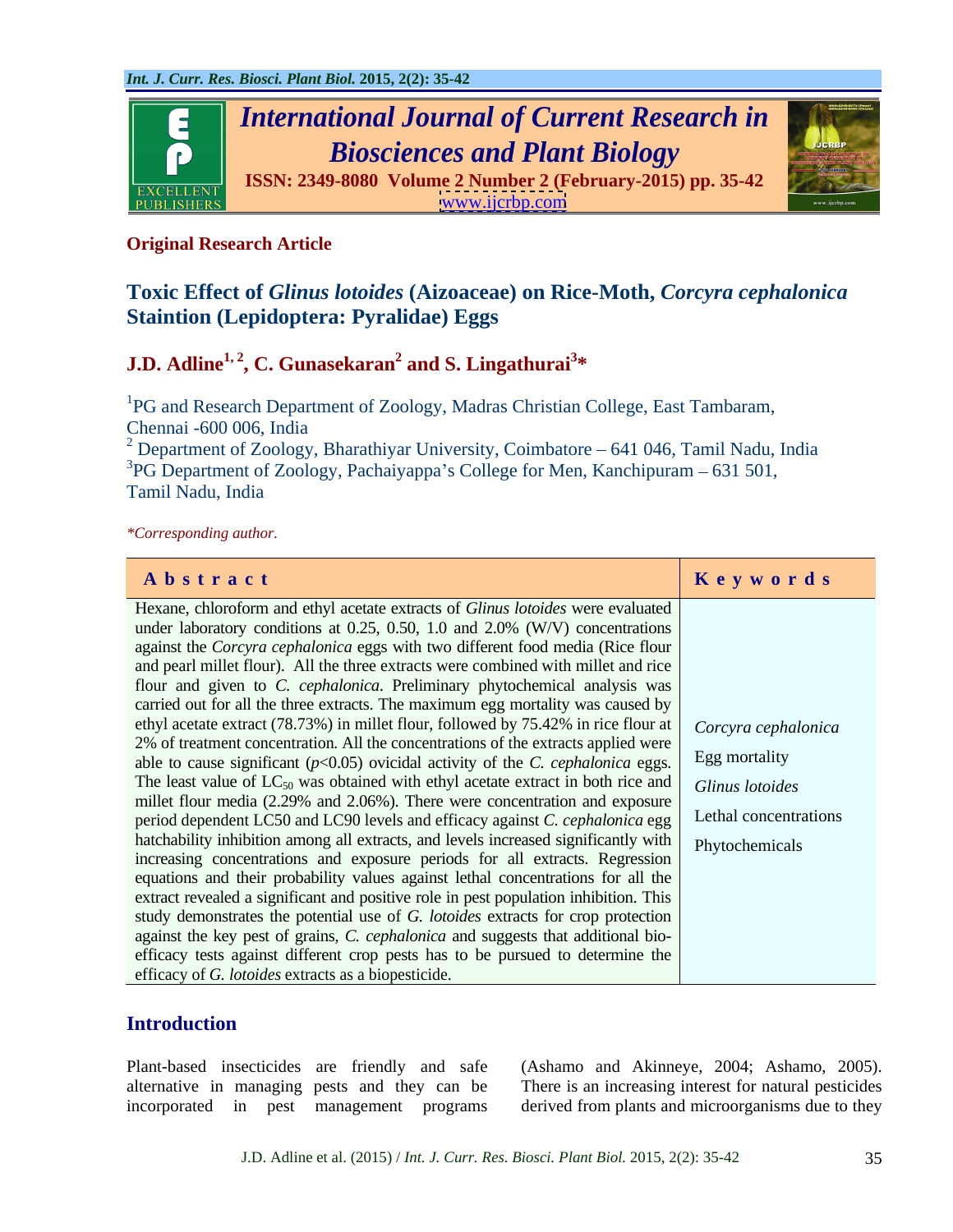expensive than synthetic pesticides, readily available and probably easily applicable with simple Lepidopteran pests (Belmain et al., 2001). These botanical insecticides are of economic importance used as pesticidal agents (Huang et al., 2000; Rajendran and sriranjini, 2008; Sahaf et al., 2008; Cosimi et al., 2009; Nerio et al., 2009).

Stored product insect pests cause losses ranging from 5-30% of the world's total agricultural production. Insect attack to stored product grains is severe because the insects have adaptations i.e., characters that suit them to affect storage grains. Extracts with ovicidal effects have been reported for *Helicoverpa armigera*; *Spodoptera frugiperda* (Lepidoptera: Noctuidae); *Bemisia tabaci* (Hemiptera: Aleyrodidae); *Tribolium castaneum* (Coleoptera: Tenebrionidae); *Diatraea saccharalis* (Tavares et al., 2010 and 2011; Souza and Vendramim, 2000; Das et al., 2006). Plant material

"Siruseruppadai" is an annual or short-lived perennial prostate herb growing in low land dry district, Tamil Nadu, India. Plant leaves were areas. It is classified under the family, Aizoaceae. washed with tap water and dried at room The leaves are opposite or clustered at nodes and temperature for one week in a shady place. The apparently verticillate, narrowly elliptical to<br>surround. The plant contains stipules and the surround. The plant contains stipules and the powdered with electric blender. Ground plant flowers are bisexual and clustered in axillary (Endale, 2000). *G. lotoides* is found mostly in

are assumed being safer than the synthetic pesticides tropical and subtropical regions such as India, (Isman et al., 2007; Shukla and Tiwari 2011). These Ethiopia, Sudan, Uganda, Egypt, Pakistan and South concerns have resulted in a renewed interest in Africa. This plant has been used as antifungal agent search for alternative control measures (Jbilou et al., and for fishing (Endale, 2000), and taenicidal 2006). Nearly more than 670 insect pests (beetles activity (Endale et al., 1997 and 1998). The seeds of and moths) and 355 species of mites are estimated *G. lotoides* contain 10% crude saponin (Endale et to attack stored product commodities (Rajendran, al., 1998). Also, this plant contains fatty acids, 2002; Ngamo et al*.,* 2001). glycosides of sitosterols, stigmasterol, flavonoids In recent years, they are gaining increased attention (1980) isolated biologically active triterpene for the development of new insecticides as they may glycoside from the seeds of the plant. Five be highly effective, rapidly biodegradable, less triterpenoidal saponines (Glinusides A, B, C, D and techniques (Schmutterer, 1990; Kim et al., 2003). 1999). The taenicidal activity of *G. lotoides* has Therefore, plant based pesticides could be been attributed to saponins present in it (Endale et appropriate for pest control measures against al., 1997 and 1998). However, previous reports on and for fishing (Endale, 2000), and taenicidal activity (Endale et al., 1997 and 1998). The seeds of and waxes (Biftu et al., 1979). Abegaz and Tecle E) have been isolated from the n-butanol fraction of *G. lotoides*. dicatamnoides (Hamed and El- Elmary, the use of *G. latoides* for insect control is scanty.

especially in developing countries. Also, there is a Corcyra cephalonica (Staintion) is a major pest of continuous need to search for new plant species stored cereals and cereal products in India as well as with ideal insecticidal properties. Many plant based in other tropical and subtropical regions of the extracts and their constituents have been found to world (Cox et al., 1981; Allotey and Kumar, 1985; possess potential as alternative compounds to be Piltz, 1977). Its larval stages cause appreciable loss morphological, physiological and behavioral development stages of c. *cephalonica* with different the following insects, *Plutella xylostella*, extracts on the eggs of *C. cephalonica* to examine to rice, sorghum, currants, gram, milled products, cocoa beans, peanuts, cottonseed, linseed, raisins, chocolates, army biscuits and nutmeg (Piltz, 1977; Allotey, 1991). Information is available pertaining to the effect of specified plant components (Pathak and Krishna, 1992) on the *C. cephalonica* egg hatchability. Nathan et al. (2006) compared to the development stages of *C. cephalonica* with different food media. The objective of this study was to determine the ovicidal effects of different solvent the possibility of using *G. lotoides* extracts in the control of *C. cephalonica* pest.

# **Materials and methods**

# **Plant material**

*Glinus lotoides* Linn., locally known as The fresh leaves of *Glinus lotoides* were collected from Arakkonam block, Vellore dried plant materials were subsequently material  $(500 \text{ g})$  was soaked with 1.5 liter hexane solvent in 2 liter conical flask. The flask covered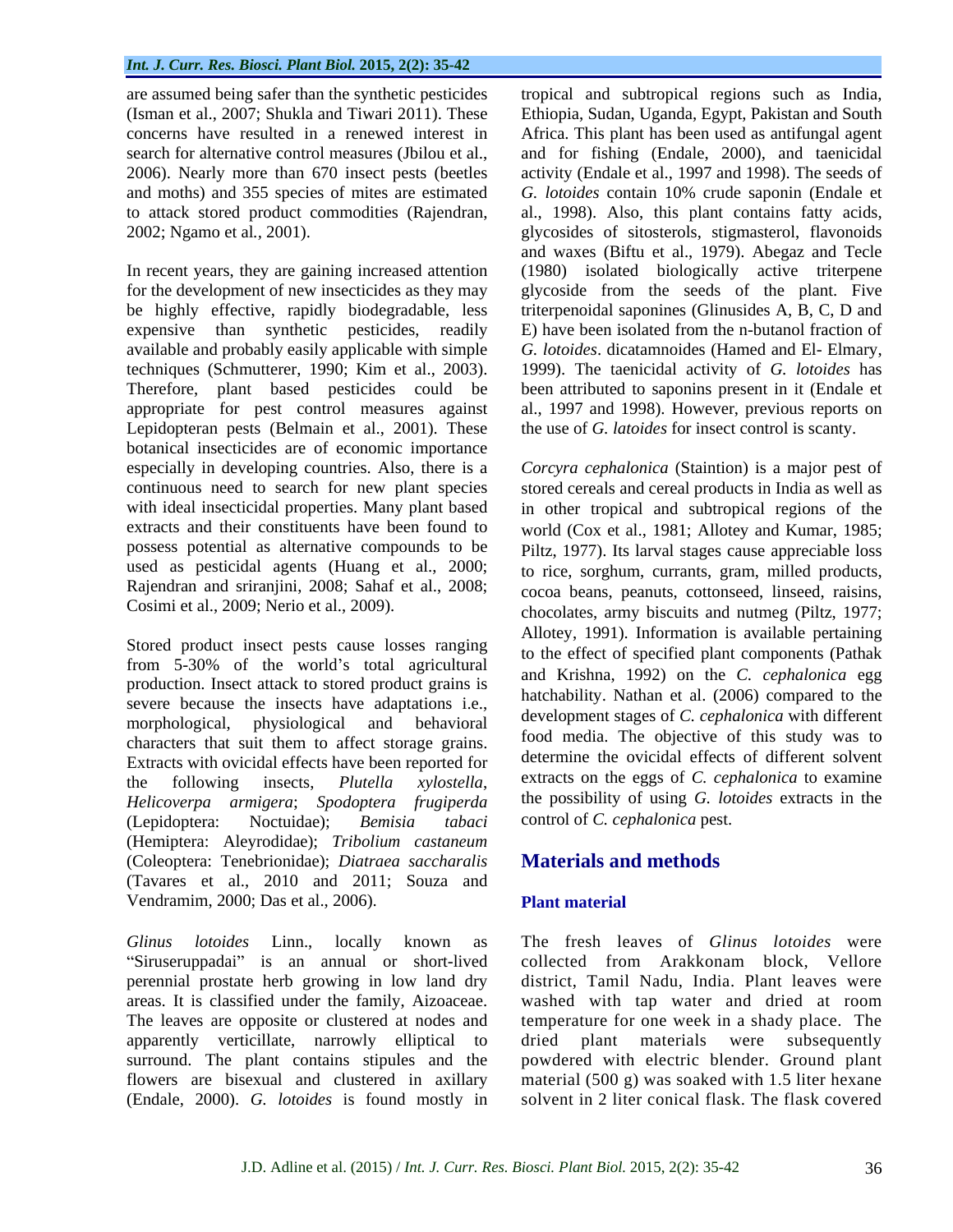with aluminum foil and gently shaken with Egg collection periodic duration. After 72 h the suspensions was filtered through filter paper and the extract Egg-laying apparatus (Allotey, 1985; Allotey and was collected. Subsequently chloroform and Goswami, 1990) consisting of plastic container was ethyl acetate were used as solvents and used as the oviposition cage for *C. cephalonica*. Each extracted. The collected extracts were kept in container containing 10 pairs of newly emerged adults aerated room. All the extracts were stored at 4ºC was inverted over a glass Petri-dish lined with filter until further use. **paper at the bottom.** The filter paper provided a rough

A standard laboratory culture of the rice moth,<br>Caravas sankalarias was maintained in plastic activity. *Corcyra cephalonica* was maintained in plastic trays  $(30\times30\times5cm)$ , containing previously<br>closed and partially milled rise and millet flavor. Ovicidal activity cleaned and partially milled rice and millet flour in the ratio of 1:1 (w/w) with maize seeds. Insects were grown at  $27\pm1\degree C$ ,  $75\pm5\%$  RH with a 14:10 h light: dark cycle as described by Osman, (1986) with some modifications. The food media experiment were maintained under the same conditions. *C. cephalonica* larvae (16±1-day old) were used in the experiments. All the cultures in plastic containers (28×18×18 cm) were held in trays with guards submerged in water to prevent insects from crawling into them (Allotey and with aluminum foil and gently shaken with a percellection<br>was filtered through filter apper and the extract Egg-laying apparatus (Allotey, 1985; Allotey and<br>was filtered from the extract Egg-laying apparatus (Allotey, 1985

**Insect paper by the moths were collected from the filter paper** surface for oviposition. The eggs laid on the filter with a camel hair brush. Uncollapsed eggs (examined under stereo microscope) were used for ovicidal activity.

## **Ovicidal activity**

were sterilized in an autoclave before 2.0%) were prepared and mixed with rice (*Oryza*  experimentation. The subcultures and the *sativa* L.) and maize (*Zea mays* L.) flours separately. Normal eggs (0-12 h old) were collected and placed in Petri dish according to the procedure described by Zambare et al. (2012) with minor modification. Four different concentrations of extracts (0.25, 0.50, 1.0 and Each flour material was allowed to evaporate solvent and 15 eggs were introduced for each test concentration. Each experiment was replicated five times along with appropriate control. The numbers of unhatched eggs were counted after 96 h and the rate of mortality was calculated. Percent mortality was calculated according to Abbot (1925):

### **Phytochemical analysis**

Preliminary phytochemical analysis was performed the presence of various phytochemicals in hexane, chloroform and ethyl acetate extracts. Presence or absence of different phytochemicals *viz*., alkaloids, crude extracts revealed the presence of

the treatments were determined using Tukey's

# **Results**

following the method of Harborne (1984) to check phytochemical and ovicidal activities of leaf flavonoids, triterpeniods, tannins, phenols, saponins, phytochemicals as shown Table 1. Saponins, quinines, anthraquiones, coumarins and steroids anthraquinones and coumarin were present in were checked by qualitative tests hexane extract of *G. lotoides.* In the case of Statistical analysis positive results of alkaloids, steroids, flavonoids, The percent ovicidal activity was analysed using showed positive for the presence of alkaloids, one way ANOVA. Significant differences between tannins, flavonoids, terpenoids, anthraquinones and multiple range test ( $p \le 0.05$ ). LC<sub>50</sub> and LC<sub>90</sub> values *cephalonica* treated with different concentrations of were calculated with using appropriate values *G. lotoides* caused ovicidal activity resulting in (Finney, 1971). failure to hatch eggs. The experiments were conducted for evaluating extracts of *G. lotoides* tested against *C. cephalonica* eggs. The phytochemical investigation of these crude extracts revealed the presence of chloroform extract of the plant showed that the terpenoids and quinines. Ethyl acetate extract coumarines phytochemicals. The eggs of *C.*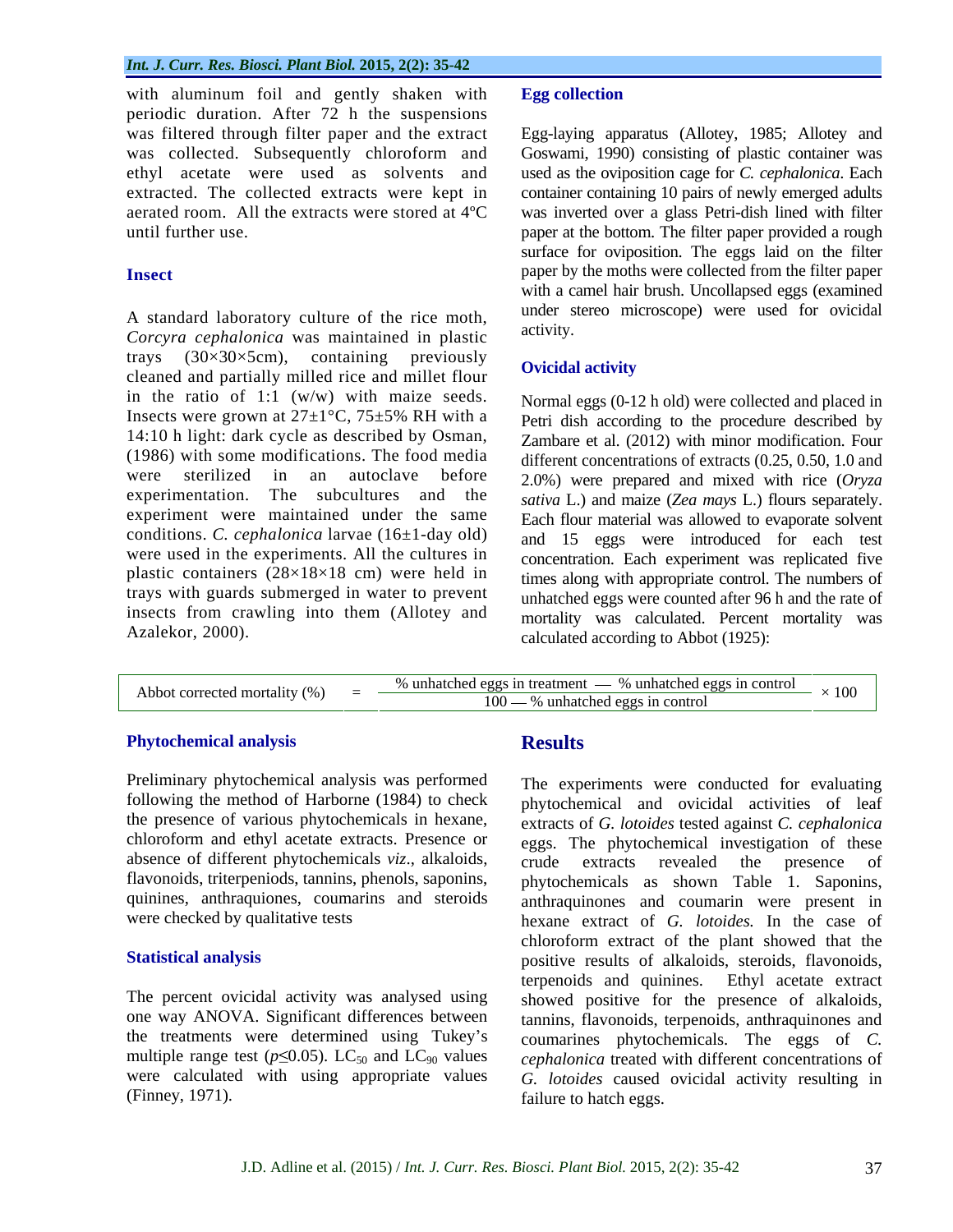### *Int. J. Curr. Res. Biosci. Plant Biol.* **2015, 2(2): 35-42**

The ovicidal activity of *G. lotoides* extracts tested millet flour diet and 75.42% for rice flour diet materials (Table 2). Significant differences in toxicity

against *C. cephalonica* eggs in two different food respectively, and the least egg mortality of 2.27 % was of extracts to the eggs were observed. Highest egg flour diet and 4.34 % egg mortality observed in millet mortality was registered at higher concentration (2%) flour diet. All the treatments showed ovicidal activity of ethyl acetate extract to the level of 78.73% for observed at 0.25 % hexane extract treatment in rice in a dose dependent manner.

| <b>Table</b><br><b>v</b> phytochemical analysis of crude extracts of <i>Glinus</i><br><i>lotoides.</i><br>, eliminary |  |
|-----------------------------------------------------------------------------------------------------------------------|--|
|-----------------------------------------------------------------------------------------------------------------------|--|

| Solvent extract                                                                                     |                         |  |  | <b>Phytochemicals</b>                   |  |  |
|-----------------------------------------------------------------------------------------------------|-------------------------|--|--|-----------------------------------------|--|--|
|                                                                                                     | $\parallel$ Alk Ste Sap |  |  | Tan   Fla   Ter   Ant   Qui   Phe   Cou |  |  |
| Hexane                                                                                              |                         |  |  |                                         |  |  |
| Chloroform                                                                                          |                         |  |  |                                         |  |  |
| Ethyl acetate                                                                                       |                         |  |  |                                         |  |  |
| (Alk: Alkaloids, Ste: Steroids, Sap: Saponins, Tan: Tannins, Fla: Flavonoids, Ter: Terpenoids, Ant: |                         |  |  |                                         |  |  |

Anthraquinones, **Qui**: Quinones, **Phe**: Phenolics and **Cou**: Coumarines); (+ present and  $-$  absent)

|                 | <u>rable 2</u> . O richar activity (70) or crude extracts of Olimis holotaes against core fra explanomea.    |                    |                                 |  |  |  |
|-----------------|--------------------------------------------------------------------------------------------------------------|--------------------|---------------------------------|--|--|--|
|                 |                                                                                                              |                    | <b>Ovicidal activity</b> $(\%)$ |  |  |  |
| <b>Extract</b>  | <b>Concentration</b> (%)                                                                                     | <b>Rice flour</b>  | <b>Pearl millet flour</b>       |  |  |  |
|                 | 0.25                                                                                                         | $2.27 \pm 0.14b$   | $13.04 \pm 1.17$                |  |  |  |
| Hexane          | 0.50                                                                                                         | $6.81 \pm 0.62$    | $17.39 \pm 0.52$                |  |  |  |
|                 | 1.00                                                                                                         | $13.63 \pm 0.65$   | $23.91 \pm 1.63$                |  |  |  |
|                 | 2.00                                                                                                         | $20.45 \pm 1.06$   | $26.08 \pm 0.98$                |  |  |  |
|                 | 0.25                                                                                                         | $4.54 \pm 0.44$ bc | $4.34 \pm 0.86$                 |  |  |  |
| Chloroform      | 0.50                                                                                                         | $6.81 \pm 1.06$    | $10.86 \pm 0.26$                |  |  |  |
|                 | 1.00                                                                                                         | $18.18 \pm 1.27$   | $19.56 \pm 1.48$                |  |  |  |
|                 | 2.00                                                                                                         | $25.00 \pm 2.01$   | $23.91 \pm 1.94$                |  |  |  |
|                 | 0.25                                                                                                         | $9.09 \pm 0.84$    | $19.56 \pm 1.10$                |  |  |  |
|                 | 0.50                                                                                                         | $20.45 \pm 1.26$   | $34.78 \pm 1.71$                |  |  |  |
| Ethyl acetate   | 1.00                                                                                                         | $34.09 \pm 1.61$   | $52.17 \pm 2.53$                |  |  |  |
|                 | 2.00                                                                                                         | $75.42 \pm 1.92$   | $78.73 \pm 2.14$                |  |  |  |
|                 | Control                                                                                                      | $1.09 \pm 0.33a$   | $2.18 \pm 0.83a$                |  |  |  |
|                 |                                                                                                              |                    |                                 |  |  |  |
| $p \leq 0.05$ . | Within the column, mean $\pm$ SD followed by the same letter do not differ significantly using Tukey's test, |                    |                                 |  |  |  |

**Table 2. Ovicidal activity (%) of crude extracts of** *Gilnus lotoides* **against** *Corcyra cephalonica.*

The determination of  $LC_{50}$  and  $LC_{90}$  for the above to 10.47 % for rice flour diet and millet flour diet Lowest  $LC_{50}$  and  $LC_{90}$  values were observed in ethyl acetate treatment of two diets.

experiments was derived by probit analysis and the was the most significant  $(LC_{50} = 2.29\%$  and LC  $_{90} =$ data pertaining to it were depicted in tables 3 and 4. 19.64%) followed by chloroform extract (LC<sub>50</sub> = The statistical data regression line and 95% 9.56% and LC  $_{90} = 46.19$ %) in rice flour diet and the confidence limits were also calculated. Data same trend was observed in millet diet for ethyl presented in Table 3 demonstrated the  $LC_{50}$  and acetate extract ( $LC_{50} = 2.06\%$  and LC 90 = 9.31%)  $LC_{90}$  value for the tested all these extracts against *C*. and chloroform extract ( $LC_{50} = 10.10\%$  and LC  $_{90} =$  $cephalonica$  eggs under laboratory conditions. The  $56.72\%$ ). Highest  $LC_{50}$  and  $LC_{90}$  values were  $LC_{50}$  value of all the three extracts ranged from 2.29 noticed in hexane extracts 10.47 % and 45.47 % in 2.06 to 22.75 % respectively. Among the treatment, flour diet respectively. Chi- square values were ethyl acetate extract was found to be more significant  $p \le 0.05$  level. The order of impact on egg pronouncing than the other extracts for both diets. mortality, the extracts under present study could be The data obtained revealed that ethyl acetate extract rice flour diet and 22.75 % and 75.05% in millet arranged in the following descending order i.e., ethyl acetate > chloroform > hexane.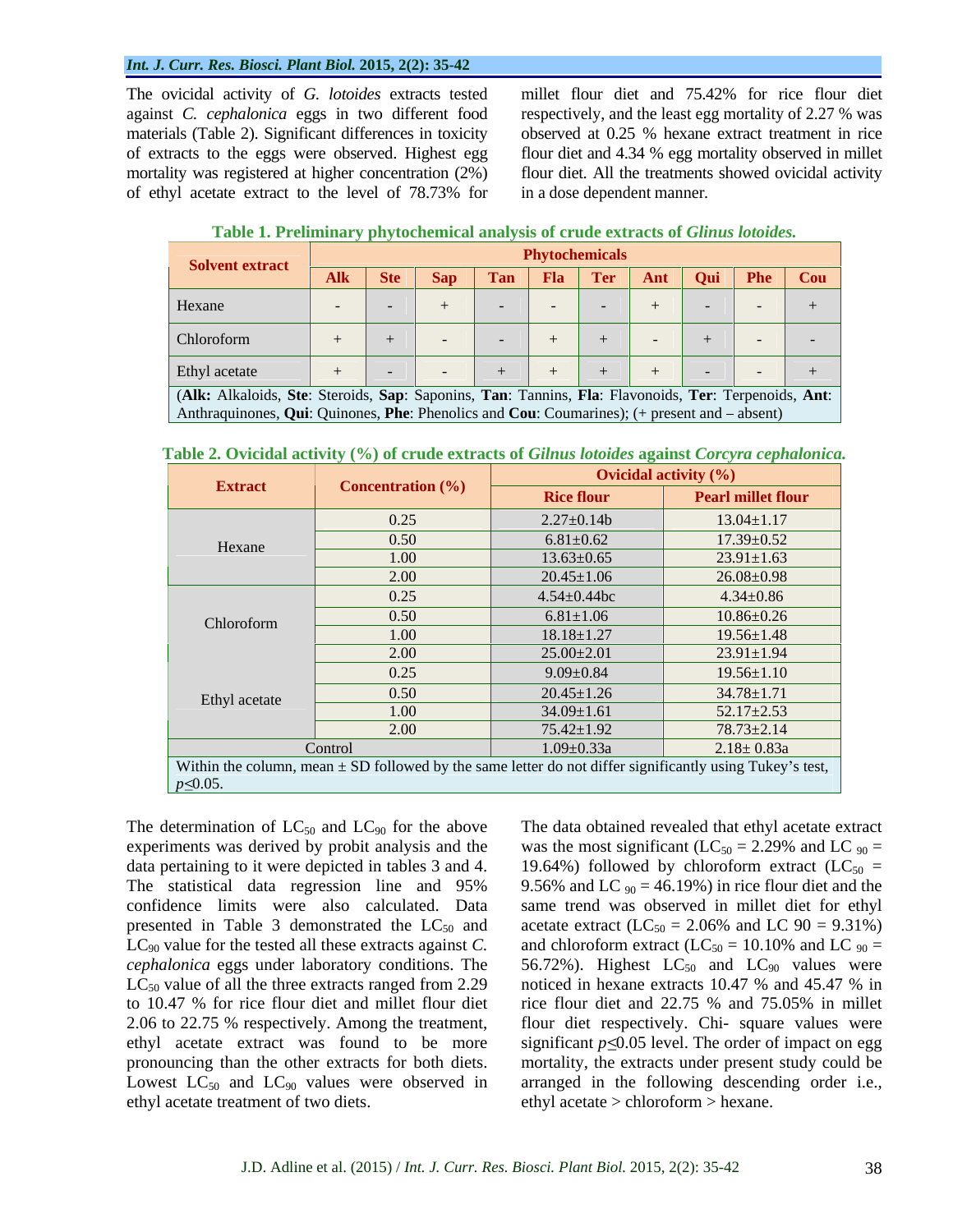|                                                                           | <b>THE HOUL HIGHING</b> |                    |                |           |               |                |               |                   |
|---------------------------------------------------------------------------|-------------------------|--------------------|----------------|-----------|---------------|----------------|---------------|-------------------|
| <b>Extract</b>                                                            | $LC_{50}$               |                    | 95% Confidence | $LC_{90}$ |               | 95% Confidence | Chi<br>square | <b>Regression</b> |
|                                                                           |                         |                    | Lower   Upper  |           | <b>Lower</b>  | <b>Upper</b>   | value         | value             |
| Hexane                                                                    | 10.47                   | $\vert 5.74 \vert$ | 311.93         | 45.47     | $\vert$ 13.83 | 5205.35        | $0.043*$      | $Y=2.94+0.49x$    |
| Chloroform                                                                | 9.56                    | 5.43               | 25.86          | 46.19     | 14.25         | 221.76         | $0.801*$      | $Y=3.16+0.53x$    |
| Ethyl acetate 2.29 3.23                                                   |                         |                    | 9.40           | 19.64     | 9.68          | 152.37         | $0.143*$      | $Y=3.61+0.48x$    |
| $\frac{1}{2}$ * $\chi^2$ values are significant at <i>p</i> <0.05 levels. |                         |                    |                |           |               |                |               |                   |

**Table 3. Lethal concentrations (LC<sub>50</sub> and LC<sub>90</sub>) values of** *Glinus lotoides* **against** *Corcyra cephalonica* **in rice flour media rice flour media.**

Table 4. Lethal concentrations (LC<sub>50</sub> and LC<sub>90</sub>) values of *Glinus lotoides* against *Corcyra cephalonica* in **millet flour media**

| <b>Extract</b><br>$LC_{50}$                                               |               |      | 95% confidence | $LC_{90}$    | 95% confidence |         | <b>Chi</b><br>square | <b>Regression</b> |
|---------------------------------------------------------------------------|---------------|------|----------------|--------------|----------------|---------|----------------------|-------------------|
|                                                                           | Lower   Upper |      |                | <b>Lower</b> | <b>Upper</b>   |         | value                |                   |
| Hexane                                                                    | 22.75         |      |                | 75.05        |                |         | $0.083*$             | $Y=3.86+1.18x$    |
| Chloroform                                                                | 10.10   5.53  |      | 211.195        | 56.72        | 15.80          | 5294.41 | $0.071*$             | $Y=3.282+0.58x$   |
| Ethyl acetate                                                             | $\vert$ 2.06  | 3.12 | 23.05          | 9.3          | 6.12           | 23.05   | $1.440*$             | $Y=4.03+0.43x$    |
| $\frac{1}{2}$ * $\chi^2$ values are significant at <i>p</i> <0.05 levels. |               |      |                |              |                |         |                      |                   |

Plants and plant products can provide influential insect control which requires a thorough evaluation of their potential activity against pests who need to protect their crops. Present study, two diets were used (rice and millet flour) as experimental media to compare the ovicidal activity of *G. lotoides*. Out of three different solvent extracts, ethyl acetate extract hatchability, followed by chloroform extract, and the hexane extract brought least ovicidal activity at verifying concentrations. The ovicidal effect appears to be due to its inability to penetrate the

This is the prime report for phytochemical analysis and ovicidal activity in leaves of *G. lotoides*. In the present study, phytochemicals namely, alkaloids, tannins, flavonoids, terpenoids, anthraquinones and coumarines were found in ethyl acetate extract of *G.lotoides.* Already alkaloids (Baskar et al., 2010), tannins (Lingathurai et al., 2011), flavonoids (Baskar et al., 2012), terpenoids (Nathan et al., 2005), anthraquinones (Lingathurai et al., 2010) and coumarines (Baskar et al., 2010 and Vendan et al., 2010) in plants were reported to be toxic against

**Discussion** G.lotoides attributed these phytochemicals synergistically induce the inhibition of egg hatchability. The plant secondary metabolites and their volatiles can enter into eggs via aeropyles, the tiny holes of the chorion connected with the respiration of embryos (Chapman, 1982; Mill, 1985; Sehnul, 1985), leading to non-hatchability of eggs.

of *G. lotoides* exhibited maximum inhibition on egg against *Corcyra cephalonica* and *Trogoderma*  chorion of the eggs (Don Pedro, 1989). insect pest, rice moth. Similar to present results **Execusion Galactic Controlling Controlling** (*Glotoides* attributed these phytochemicals<br>
Flanck and plant products can provide influential that behability. The plant scondary metabolites and<br>
insect controlling the prese Ovicidal effect of seed extract of custard apple *granarium* was reported by Rao and Sharma (2007). They reported that  $LC_{50}$  values for hexane, ethyl acetate and methanol extracts respectively were 0.218, 0.113 and 0.285% against Lepidopteran Dwivedi and Garg (2003) reported ovicidal activity of flower extract of turmeric and *Lantana camara*  against *C.cephalonica* eggs. They observed that ovicidal effect was dose dependent which may be due to its easy penetration through delicate covering of vitellin and chorion membrane thereby increasing the mortality rate. High percentage of egg mortality caused by the extract is assumed to be caused by the active ingredients present in them which might have disrupted blastokinesis and induced impaired larval hatching.

many Lepidopteran pests. However, the present The findings of the present study are also in work is the first report on ovicidal activity on *C*. agreement with that of Khani et al. (2012) who *cephalonica* eggs. These observations are in reported that petroleum ether extracts from *Piper* accordance with the studies conducted using *nigrum* and *Jatropha curcas* resulted strong ovicidal action towards *C. cephalonica*. The bioassay results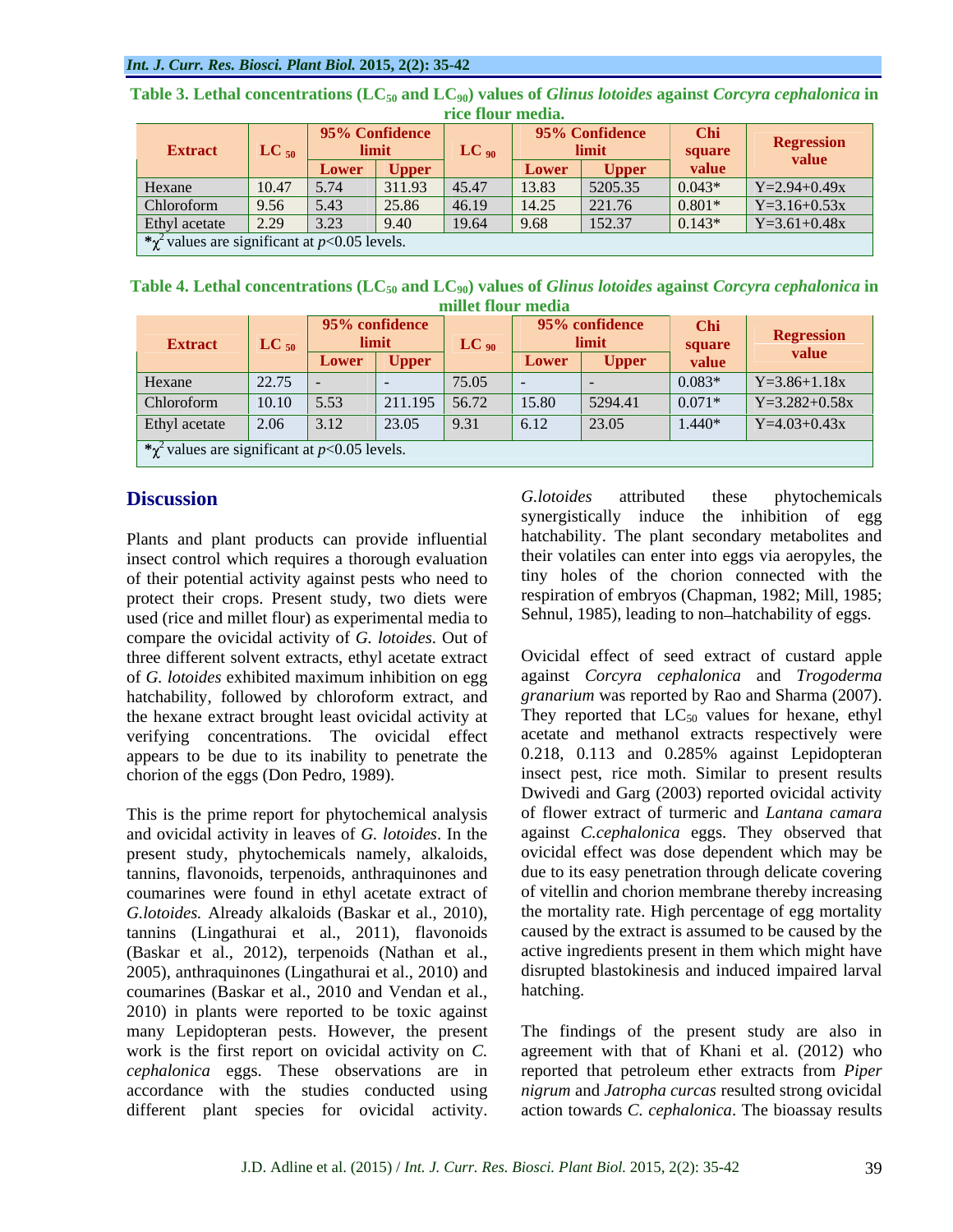are encouraging that this extract can prevent egg hatchability through contact toxicity. Pathak and Pandey (2011) reported that on the efficacy of

Further analysis to isolate the active compound for larval control is under way in our laboratory. More studies are needed to elucidate the ovicidal activity Baskar, K., Maheswaran, R., Ignacimuthu,S., 2012. against a wide range of insect pests and the active Bioefficacy of *Ceasalpinea bonduc* (L.) Roxb. compound responsible for the efficacy should be identified which could be used to control other insect pest species in the future.  $1-11$ .

The authors would like to thank Dr Mohan Daniel, Associate Professor, PG and Research Department Noctural Research 135–141. of Zoology, Madras Christian College, Chennai, Tamil Nadu, India for his useful comments

- Abbott, W.S., 1925. A method of computing the Biftu, T., Abegaz, B., Teffera, S., 1979. Fatty acid
- Abegaz, B., Tecle, B., 1980. A new triterpenoid
- Allotey, J., 1985. Study of the radiosensitivity of the<br>immature stages of *Corcyra cephalonica*
- Allotey, J., 1991. Development and fecundity of the
- Allotey, J., Azalekor, W., 2000. Some aspects of the biology and control using botanicals of the rice  $45(2)$ , 125-132.
- 
- *cautella* (Walker) in cocoa beans. Insect Sci.
- resistance and nutmeg, *Myristica fragrans*

(Hott) oil in protecting post-harvest infestation by *Sitophilus oryzae* (L) in rice. J. Entomol. Res. 29 (4), 259-263.

- combination of neem and eucalyptus oil suppressed Ashamo, M.O., Akinneye, J.O., 2004. The the *C. cephalonica* egg hatchability. insecticidal activity of extracts and oils of some tropical plant against the yam moth, *Euzopherodes vapidella* (Mann) (Lepidoptera: Pyralidae). Ife. J. Sci. 6, 10-13.
	- against *Spodoptera litura* Fab. (Lepidoptera: Noctuidae) Arch. Phytopathol. Plant Prot. 201, **1–11.** The contract of the contract of the contract of the contract of the contract of the contract of the contract of the contract of the contract of the contract of the contract of the contract of the contract of the co
- **Acknowledgement** Ignacimuthu, S., 2010. Bioefficacy of Couroupita guianensis (Aubl) against Baskar, K., Maheswaran, R., Kingsley, S., Ignacimuthu, S., 2010. Bioefficacy of *Couroupita guianensis* (Aubl) against *Helicoverpa armigera* (Hub) (Lepidoptera: Noctuidae) larvae. Spanish J. Agric. Res. 8, 135–141.
- **References** and the associated with earlier boundary associated with earlier boundary associated with earlier boundary  $\frac{1}{2}$ Belmain, S.R., Neal, G.E., Ray, D.E., Golop, P., 2001. Insecticidal and vertebrate toxicity associated with ethno botanicals used as post- 39, 287-291
	- effectiveness of an insecticide. J. Econ. composition of "mettere" (*Glinus lotoides* Entomol. 18, 65-266. Linne) seeds by gas liguid chromatography (GLC). SINET: Ethiop. J. Sci. 2:19-22
	- glycoside from the seeds of *Glinus lotoides*. Chapmann, R.F., 1982. The Insect: Structure and Function Hong Kong, ELBS and Hodder and Chapmann, R.F., 1982. The Insect: Structure and Function *-* Hong Kong, ELBS and Hodder and Stoughton, pp. 919.
	- immature stages of *Corcyra cephalonica* Cosimi, S., Rossi, E., Cioni, P.L., Canale, A., 2009. (Stainton) (Lepidoptera: Galleriidae). Insect Sci. Bioactivity and qualitative analysis of some Appl. 6, 621-625. essential oils from Mediterranean plants against rice moth *Corcyra cephalonica* (Pyralidae). Discovery and Inno. 3, 123 -126. *Cryptolestes ferrugineus* (Stephens) and stored-product pests: Evaluation of repellency against *Sitophilus zeamais* Motschulsky, *Tenebrio molitor* (L.). J. Stored Prod. Res. 45(2), 125-132.
- moth, *Corcyra cephalonica* (Stainton) on some Cox, P.D., Crawford, L.A., Gjestrud, G., Bell, C.H., pulses. J. Stored Prod. Res*.* 36(3), 235-243. Bowley, C.R., 1981. The influence of Allotey, J., Goswami, L., 1990. Comparative temperature and humidity on the life cycle of biology of the phycitid moths *Plodia Corcyra cephalonica* (Stainton) (Lepidoptera: *interpunctella* (Hubn.) and *Ephestia cautella* Pyralidae). Bul. Entomol. Res. 71, 171-181.
- (Wlk.) on some selected food media. Insect Sci. Das, D.R., Parweem, S., Faruki, S.I., 2006. Efficacy Appl. 11, 209-215. The commercial example of commercial example insecticide, Allotey, J., Kumar, R., 1985. Competition between Nimbicidine against eggs of the red flour beetle *Corcyra cephalonica* (Stainton) and *Ephestia Tribolium castaneum* (Herbst). J. Zool. of commercial neem-based insecticide, Rajshahi. Univ. 25, 51-55.
- Appl. 6, 627-632. Don-Pedro, K.N., 1989. Mode of action of fixed oils Ashamo, M.O., 2005. Integration of varietal against egg of *Callosobruchus maculatus* (F.) Pesticide Sci. 26, 107-115.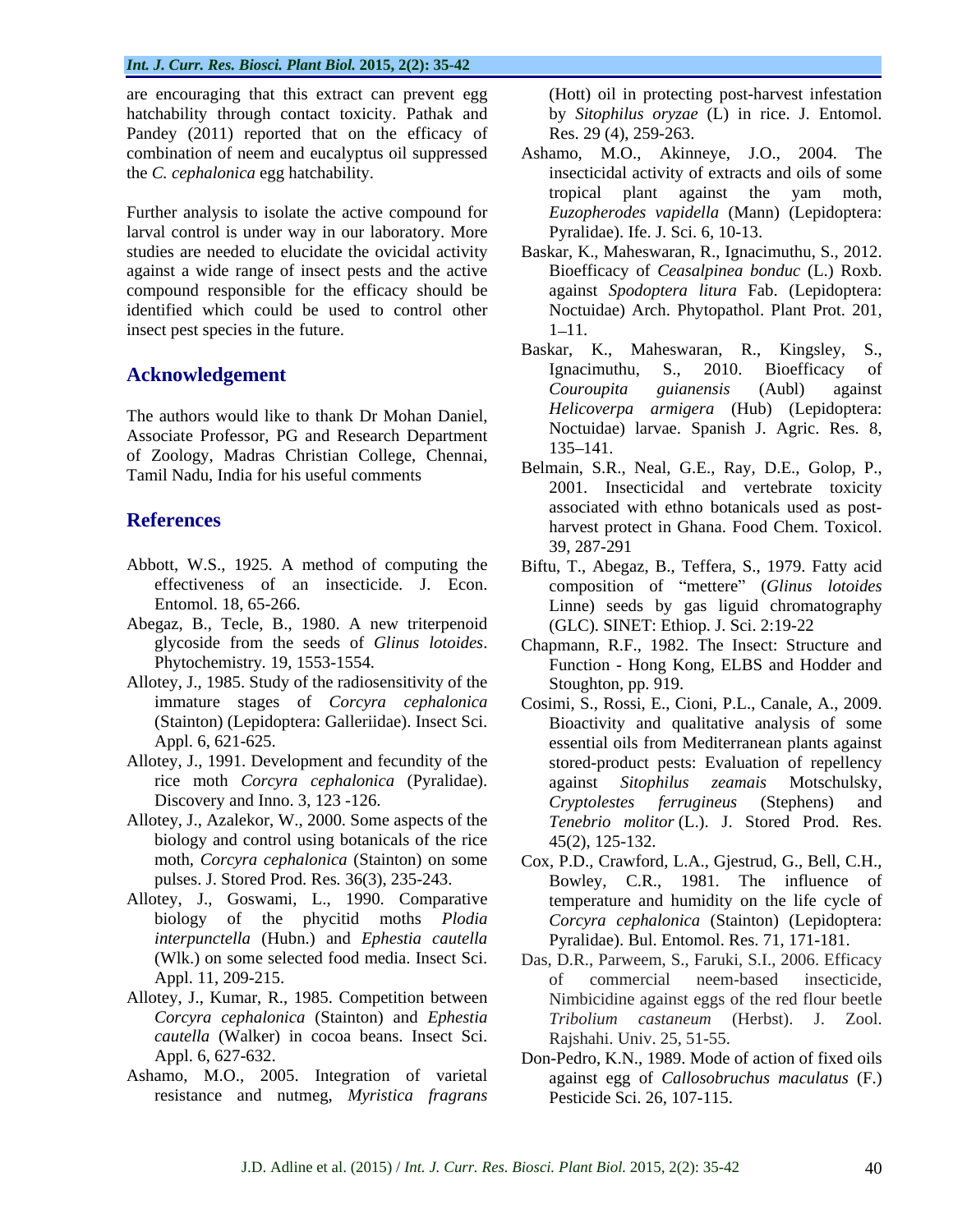- 
- 
- Endale, A., Getachew, M., Gebre-Mariam, T., 1997 lotoides on *Hymenolepis nana* worms. Eth.
- Endale, A., Kassa, M., Gebre-Mariam, T., 1998. *In Glinus lotoides* in albino mice infested with
- Finney, D.J., 1971. Statistical Methods in Biological
- Hamed, A.I., El-Elmary, N.A., 1999. Triterpenoidal
- 
- Huang, Y., Lam, S.L., Ho, S.H., 2000. Bioactivities of essential oils from *Elletaria cardmomum* (L.)
- Isman, M.B., Machial, C.M., Miresmailli, S., Bainard, L.D., 2007. Essential oil based
- Jbilou, R., Ennabili, A., Sayaha, F., 2006. Insecticidal activity of four medicinal plant
- Khani, K., Awang, R.M., Omar, D., Rahmani, M., adult emergence effect of *Piper nigrum* L. and
- Res. 17(18), 1255-1262,<br>Kim, S., Roh., J.Y., Kim, D.H., Lee, H.S., Ahn, *chinensis*. J. Stored Prod. Res. 39, 293-303.
- Dwivedi, S.C., Garg, S., 2003.- Toxicity evaluation Lingathurai, S., Vendan, S.E., Paulraj, M.G., of flower extract of *Lantana camara* on the life Ignacimuthu, S., 2011. Antifeedant and cycle of *Corcyra cephalonica.* Ind. J. Entomol*.* larvicidal activities of *Acalypha fruticosa* 65 (3), 330-334. Forssk. (Euphorbiaceae) against *Plutella* Endale, A., 2000. Standardization and tablet *xylostella* L. (Lepidoptera: Yponomeutidae) formulation of the extracts of the seeds of larvae. J. King Saud Univ. (Science) 23, 11–16
	- *Glinus lotoides*, M.Sc. Thesis, Addis Ababa. Lingathurai, S., War, A.R., Paulraj, M.G., *In vitro* taenicidal activity of the seeds of Glinus insecticidal activities of some plants against Pharm. J. 15, 46-51. Noctuidae) larvae. In: Non chemical insect pest *vivo* anthelmintic activity of the extracts of B.V.). Elite Publishing House, New Delhi. pp. Ignacimuthu, S., 2010. Antifeedant and *Helicoverpa armigera* Hubner (Lepidoptera: management (Eds.: Ignacimuthu, S., David,  $58 - 63$ .
	- *Hymenolepis nana* worms. Eth. Pharm. J. 16, Mill, P.J., 1985. Structure and Physiology of the Respiratory System. In: Comprehensive Insect Assay. 2nd Edn. London: Griffin. 668 p. (Eds.: Kerkut, G. A., Gilbert, L. I.). Vol. 3, Mill, P.J., 1985. Structure and Physiology of the Respiratory System. In: Comprehensive Insect Physiology, Biochemistry and Pharmacology Pergamon Press, Oxford. pp.517-593.
- saponins from *Glinus lotoides* var *dictamnoides*. Nathan, S.S., Kalaivani, K., Mankin, R.W., Phytochem. 50, 477-480. Murugan, K., 2006. Effects of millet, wheat, Harbone, J.B., 1984. Phytochemistry Methods: A rice, and s Guide to Modren Techniques of Plant Analysis *Corcyra cephalonica* (Stainton) (Lepidoptera: 2nd Edition Chapman and Hall, London, Pg. 24, Galleriidae) and its suitability as a host for pp.101-130. *Trichogramma chilonis* Ishii (Hymenoptera: Nathan, S.S., Kalaivani, K., Mankin, R.W., Murugan, K., 2006. Effects of millet, wheat, rice, and sorghum diets on development of Trichogrammatidae). Environ. Entomol. 35(3), 784-788.
	- Maton. to *Sitophilus zeamais* Motschulsky Nathan, S.S., Kalaivani, K., Murugan, K.,Chung, and *Tribolium castaneum* (Herbst). J. Stored P.G., 2005. Efficiency of Neem limnoids on Prod. Res. 36(2), 107-117. Cnaphalocrocis medinalisi (Guenee) *Cnaphalocrocis medinalisi* (Guenee) (Lepidoptera: Pyralidae) the rice leaf folder. Crop Protect. 8, 760–763.
	- pesticides: new insights from old chemistry. In: Nerio, L.S., Olivero-Verbel, J., E.E., Stashenko, Pesticide Chemistry (Eds.: Ohka-wa, H., 2009. Repellent activities of essential oils from<br>Miyagawa, H., Lee, P.). Wiley, Weinheim, pp. seven aromatic plants grown in Colombia 201-209. **201-209. 201-209. 201-209. 201-209. 201-209. 201-209. 201-209. 201-209. 201-209. 201-209. 201-209. 201-209. 202-209. 202-209. 202-209. 202-209. 202-209. 202-209. 202-209. 202** 2009. Repellent activities of essential oils from seven aromatic plants grown in Colombia against *Sitophilus zeamais* Motschulsky (Colepotera). J. Stored Prod. Res*.* 45(3), 212 214.
	- extracts against *Tribolium castaneum* (Herbst) Ngamo, L.S.T., Ngassoum, M.B., Jirovertz, L., (Coleoptera: Tenebrionidae). Afr. J. Biotechnol. Ousman, A., Nukenine, E., Moukala, O. E., 5(10), 936-940. 2001. Protection of stored maize against 2012. Toxicity, antifeedant, egg hatchability and oils of species from Cameroon Medical Faculty*. Sitophilus zeamais* (Motsch) by use of essential Lanbouww. Unw. Gent. 66(2a), 473-478.
	- *Jatropha curcas* L. extracts against rice moth, Osman, N., 1986. Development of the Rice Moth, *Corcyra cephalonica* (Stainton). J. Med. Plants *Corcyra cephalonica* (St.) on Different Grains. Pertanika 9, 155-159.
- Kim, S., Roh., J.Y., Kim, D.H., Lee, H.S., Ahn, Pathak, A.K., Krishna, S.S., 1992. Effect of odours Y.J., 2003. Insecticidal activities of aromatic of certain plant oils or leaves on the egg plant extracts and essential oils against hatchability in *Corcyra cephalicna* (Stanintan) *Sitophilous oryzae* and *Callosobruchus*  (Lepidoptera: Pyralidae), Mitt. Zool. Mas. Berl. 68(1), 139-141.